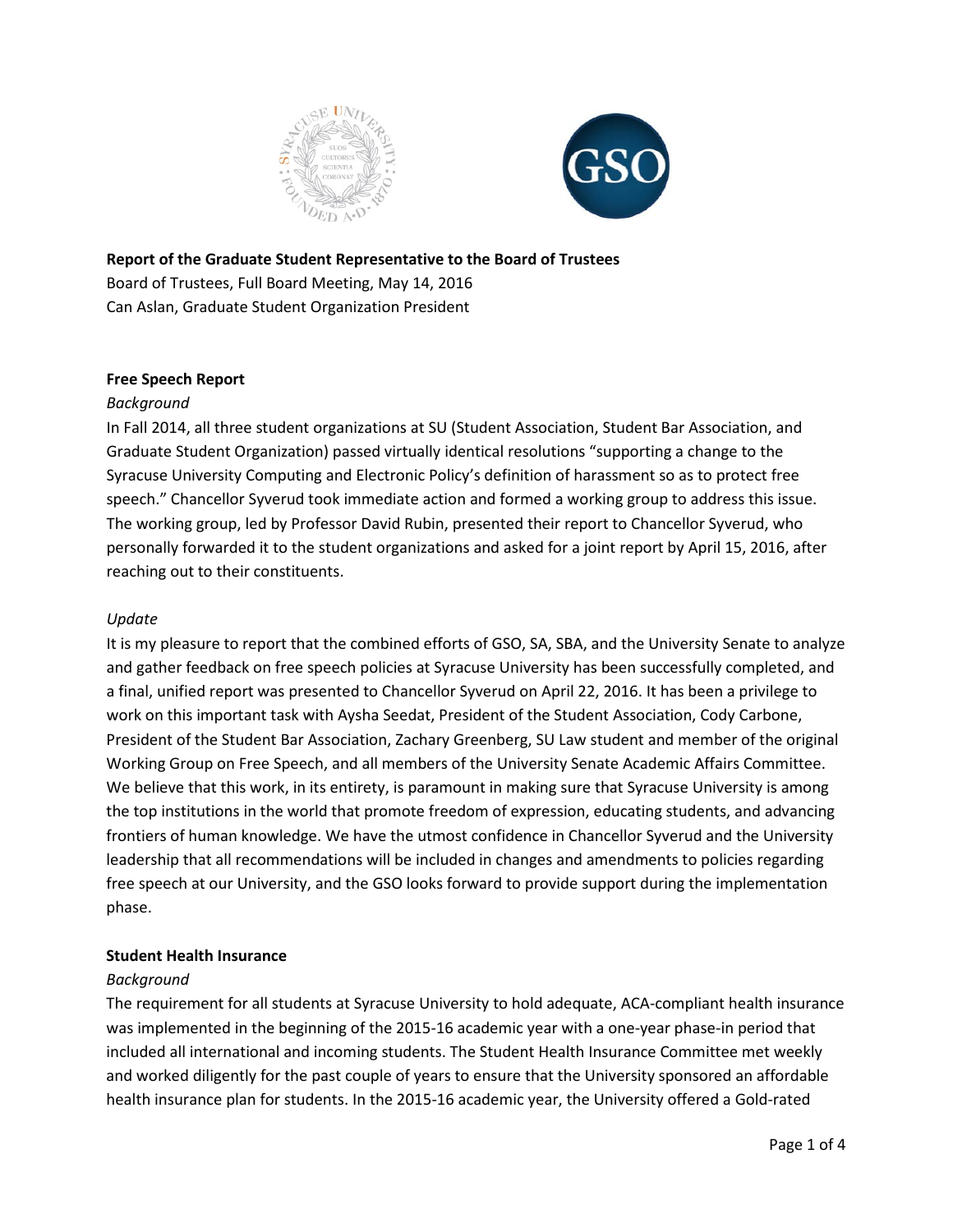health insurance plan managed by Aetna Student Health at an annual premium of \$1,890. All students, international and domestic, will be subject to the new requirement in the next academic year.

### *Update*

As recently approved by the Board of Trustees, next year's student health insurance plan was upgraded to a Platinum-rated plan at an annual premium of \$2,230, which includes significant improvements in benefits. The GSO continues to support the new requirement, however, we urge the University leadership to continue taking into account the financial burden the new requirement brought on a number of graduate students, particularly international graduate students, who are not bound by the ACA.

### *Graduate Student Health Insurance*

The Graduate Student Employee Benefits Working Group continues to gather information, perform benchmarking analyses, and discuss health insurance options for graduate student employees. I would like to thank the members of the Working Group for their efforts in collecting information and being understanding of the intricate nature of graduate student life. Feedback from graduate employees on their continued eligibility for the SU employee health insurance plan next year has been incredibly positive. We look forward to continuing our work over the summer and into the new academic year.

### **Travel Policy**

The implementation of the new travel policy, requiring all faculty, students, staff, and administrators traveling on 'official University business' using 'University funds,' resulted in an increased burden (mental and financial) on many individuals due to the widely-reported inefficiency of BTI / Concur. This process has particularly been burdensome on many graduate students due to lack of communications to graduate students and miscommunications between the departments and administrators, though these issues have mostly been alleviated. The Travel Team, consisting of faculty, staff, administrators, and a graduate student representative, has been meeting regularly to discuss feedback received from the SU community and how to move forward. The Travel Team has done a spectacular job in analyzing the data, including real-time comparisons during meetings and peer-institution benchmarking, and will soon be ready to make recommendations to the University leadership. We would like to strongly urge the University leadership to take into account the soon-to-be-made recommendations by the Travel Team in order to prevent further loss of work time, funds, and frustration among the SU community.

### **Child Care Task Force**

The GSO has recently formed a task force to address the child care issues and needs of graduate students at SU. The GSO has worked on child care issues with the University leadership and offices in previous years, and would like to continue to keep child care a top priority on our agenda as we prepare to finalize this academic year and get ready for the next one. I would like to extend my gratitude to Chancellor Syverud, who agreed to re-form the Child Care Task Force once Provost Wheatly takes office.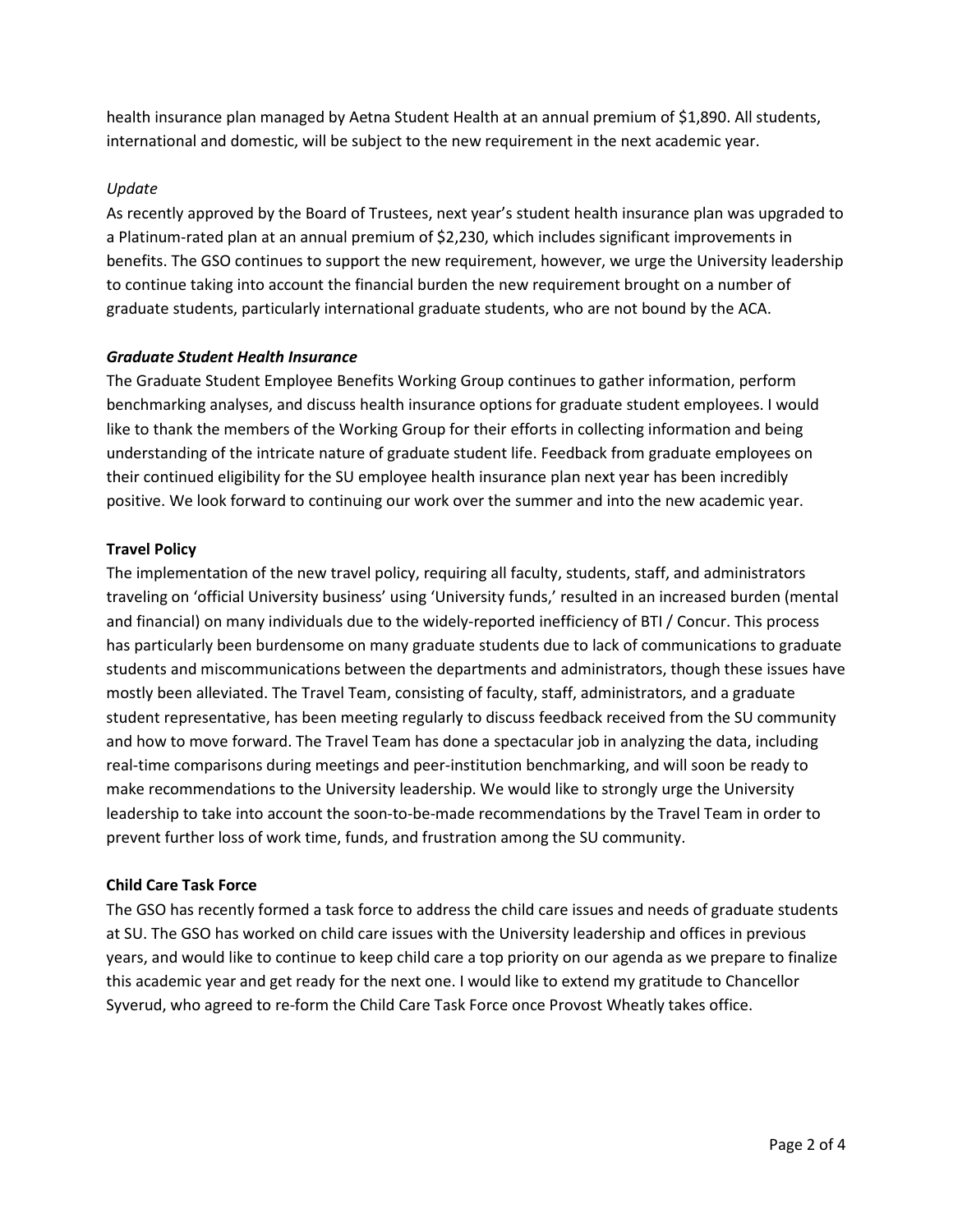# **"Enough is Enough" Legislation**

### *Background*

The GSO worked with Senior VP and Dean of Student Affairs Rebecca Kantrowitz and Office of Health Promotion on the requirements of the recently passed "Enough is Enough" legislation, "a new, uniform sexual assault policy to protect New York's college students." The legislation requires all officers of registered student organizations (RSOs) to complete a sexual and relationship violence training prior to recognition. A GSO policy and online system were created to have all current and future officers of registered organizations go through the training.

# *Update*

RSO officers have been trained via the online training system on Blackboard prior to the re-registration deadline on April 4, 2016. GSO Senators have also completed their trainings prior to the final Senate meeting on April 13, 2016. The GSO will continue to work with the Office of Health Promotion to improve the online training system(s) and keep track of officer trainings next year.

# **New York State Park Passes (Empire Passports)**

As in previous years, the GSO offered Empire Passports to graduate students at a subsidized price of \$20 (original value at \$65.) The Empire Passport "provides unlimited day use vehicle entry to most facilities operated by the NYS Office of Parks, Recreation and Historic Preservation, and the NYS Department of Environmental Conservation." There has been an incredible interest from graduate students each year, and this year, the GSO –once again– sold 450 passes in just four days.

### **GSO Picnics**

The GSO hosted its annual spring picnic on April 24<sup>th</sup> at the Inn Complete. The 2016 GSO Spring Picnic brought together over 400 graduate students from across the University to wind down at the end of a busy year and enjoy free food and drinks, games, and music with their colleagues, friends, and families. We look forward to welcoming (back) graduate students in August at our annual Fall Picnic, which, historically, is attended by close to 900 graduate students.

### **GSO 2016-17 Budget and Officer Elections**

The GSO held officer elections on April 13, 2016. The GSO Senate elected Rajesh Kumar, PhD student in Computer and Information Science and Engineering, to serve as President for the 2016-17 academic year. Rajesh has been heavily involved in student governance this year, and I am confident that he will do an excellent job in representing graduate students to the Board of Trustees and the University leadership. The GSO Senate also elected me, Can Aslan (Bioengineering PhD student), to serve as the Vice President of Internal Affairs; Peta Long (Mass Communications PhD student) to serve as the Vice President of External Affairs; and David Lemon (Biology PhD student) to serve as Comptroller next year. The newlyelected executive officers will take office on June 1, 2016. The remaining two executive officer positions (Recording and Financial Secretary) will be filled at the elections to be held in the beginning of the Fall 2016 semester.